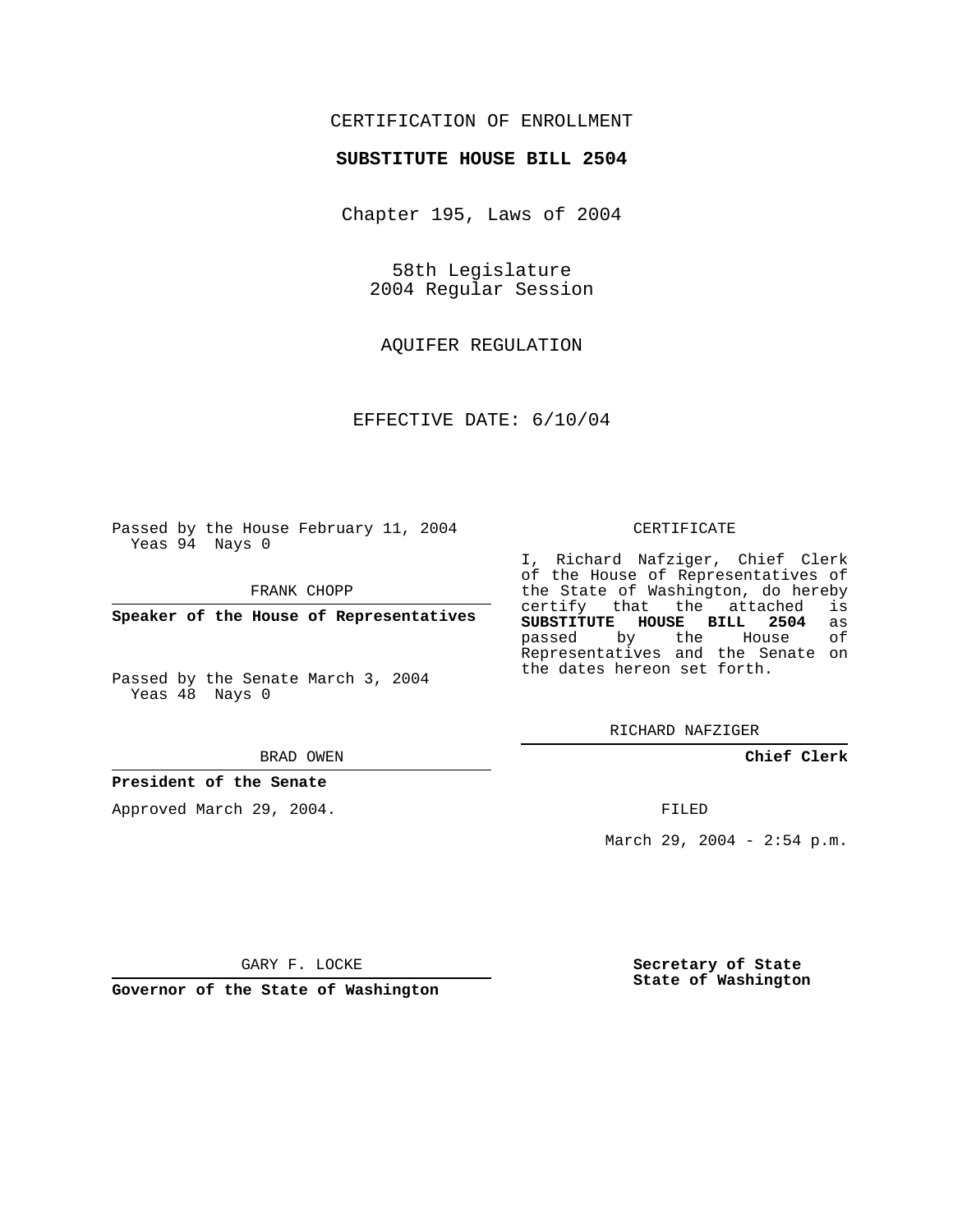# **SUBSTITUTE HOUSE BILL 2504** \_\_\_\_\_\_\_\_\_\_\_\_\_\_\_\_\_\_\_\_\_\_\_\_\_\_\_\_\_\_\_\_\_\_\_\_\_\_\_\_\_\_\_\_\_

\_\_\_\_\_\_\_\_\_\_\_\_\_\_\_\_\_\_\_\_\_\_\_\_\_\_\_\_\_\_\_\_\_\_\_\_\_\_\_\_\_\_\_\_\_

Passed Legislature - 2004 Regular Session

# **State of Washington 58th Legislature 2004 Regular Session**

**By** House Committee on Agriculture & Natural Resources (originally sponsored by Representatives Schoesler, Grant, Holmquist, Cox, Newhouse, Hinkle, Chandler, Sump and McMorris)

READ FIRST TIME 02/05/04.

 AN ACT Relating to water policy in regions with regulated 2 reductions in aquifer levels; adding new sections to chapter 89.12 RCW; and adding a new section to chapter 90.44 RCW.

BE IT ENACTED BY THE LEGISLATURE OF THE STATE OF WASHINGTON:

 NEW SECTION. **Sec. 1.** A new section is added to chapter 89.12 RCW to read as follows:

 (1) The legislature finds that conserved water from the developed portions of the federal Columbia basin project can provide an immediate source of surface water to offset a limited portion of ground water depletions within the undeveloped portions of the federal project extending the availability of ground water for domestic, municipal, industrial, and agricultural uses. The department of ecology has adopted rules establishing ground water management subareas within the federal Columbia basin project. A primary purpose of some of the rules was to manage ground water depletions that are occurring as a result of the department's decision to allow continued deep well agricultural irrigation in anticipation that development of the federal Columbia basin project would continue at its historic pace and that project water would replace ground water and recharge the depleted aquifer.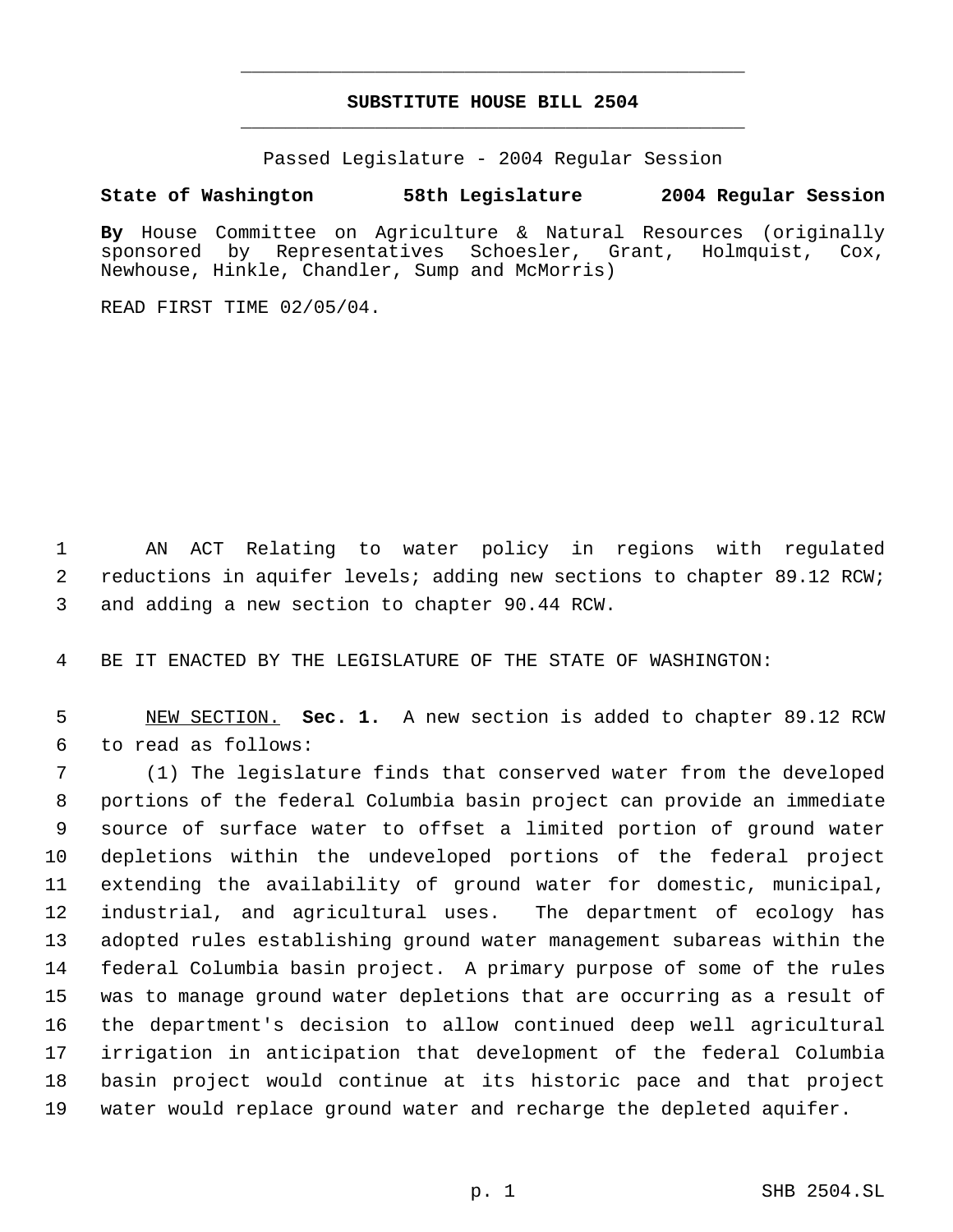(2) The legislature also finds that recent studies have documented water conservation in areas served by project irrigation districts as a result of distribution system lining and piping and use of more efficient conveyance system technology.

 NEW SECTION. **Sec. 2.** A new section is added to chapter 89.12 RCW to read as follows:

 It is the intent of the legislature that the department of ecology enter into agreements with the United States and Columbia basin project irrigation districts regarding the allocation of water conserved from within areas currently served by project waters to deep well irrigated lands within the federal Columbia basin project and for other authorized project beneficial uses. The department may provide the irrigation districts data identifying areas with the most serious ground water depletions. The irrigation districts shall consider and may rely on the department's data and recommendations in making allocation decisions to offset ground water withdrawals consistent with the operational constraints of the distribution system.

 NEW SECTION. **Sec. 3.** A new section is added to chapter 90.44 RCW to read as follows:

 The department shall issue a superseding water right permit or certificate for a ground water right where the source of water is an aquifer for which the department adopts rules establishing a ground water management subarea and water from the federal Columbia basin project is delivered for use by a person who holds such a ground water right. The superseding water right permit or certificate shall designate that portion of the ground water right that is replaced by water from the federal Columbia basin project as a standby or reserve right that may be used when water delivered by the federal project is curtailed or otherwise not available. The period of curtailment or unavailability shall be deemed a low flow period under RCW 90.14.140(2)(b). The total number of acres irrigated by the person under the ground water right and through the use of water delivered from the federal project must not exceed the quantity of water used and number of acres irrigated under the person's water right permit or